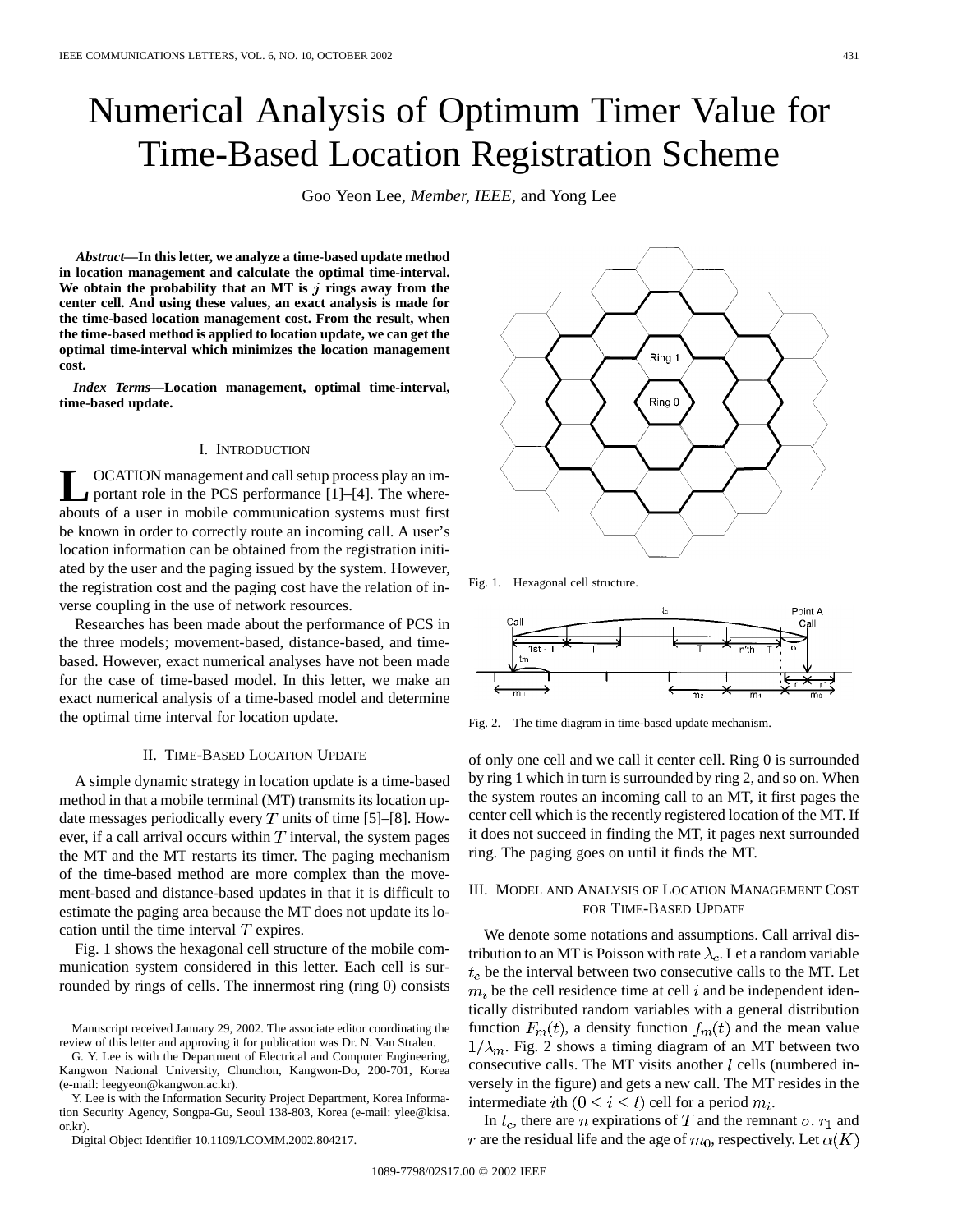

Fig. 3. The reverse time diagram.

be the probability that an MT moves across  $K$  cells during the remnant  $\sigma$ . Let  $\beta(j, K)$  be the probability that the MT is j rings away from the center cell given that  $K$  cell boundary crossings are performed.

For the hexagonal cell configuration in Fig. 1, we assume that each MT resides in a cell for a time period then moves to one of its neighbors with equal probability, i.e., 1/6. This assumption is meaningful when users move within city area because the moving area is not large and then the movement pattern can be seen to be random. Therefore, we can get  $\beta(j, K)$  from a simple algorithm.

Let the costs for performing a location update and for paging a cell be  $V$  and  $U$ , respectively. At first, we derive the expected cost for location updates. The probability that there are  $n$  update messages between two successive calls  $p_n$  is

$$
p_n = e^{-\lambda_c nT} \left( 1 - e^{-\lambda_c T} \right). \tag{1}
$$

The expected cost for location updates for a period between two consecutive calls,  $C_u$  is

$$
C_u = U \sum_{n=0}^{\infty} n p_n.
$$
 (2)

Now, we derive the expected cost for paging cells. Let  $f_{\sigma}(t)$ ,  $f_r(t)$  and  $f_{r_1}(t)$  be the probability density function of  $\sigma$ , r and  $r_1$ , respectively. Then we have

$$
f_{\sigma}(t) = \begin{cases} \frac{\lambda_c e^{-\lambda_c t}}{1 - e^{-\lambda_c T}}, & 0 \le t \le T \\ 0, & \text{otherwise.} \end{cases}
$$
 (3)

From the random observer property, we can get

$$
f_r(t) = f_{r_1}(t) = \lambda_m [1 - F_m(t)].
$$
 (4)

At point  $\vec{A}$  in the Fig. 2, time axis can be displayed reversely as shown in the Fig. 3.

We consider the instant,  $\sigma = t_1$ . Let the probability that the MT moves across K cells during  $\sigma = t_1$  be  $\alpha(K, t_1)$ . Then we have

$$
\alpha(K) = \int_0^T \alpha(K, t_1) f_{\sigma}(t_1) dt_1.
$$
 (5)

We let  $b_K = r + m_1 + m_2 + \cdots + m_K = r + \sum_{i=1}^K m_i$ . Then we can get

$$
\alpha(K, t_1) = \int_0^{t_1} \left[ \int_{t_1 - t}^{\infty} f_m(t_2) dt_2 \right] b_{K-1}(t) dt.
$$
 (6)

From (5) and (6), we can get  $\alpha(K)$ .



Fig. 4. Total cost versus time interval in the time-based method.

Let  $\pi_j$  be the probability that the MT is located in a ring j cell when a call arrival occurs. Then we have

$$
\pi_j = \sum_{K=0}^{\infty} \alpha(K)\beta(j, K). \tag{7}
$$

Given that the MT is residing in ring j, let  $\omega_j$  be the number of cells from ring 0 to ring  $j$ . The paging cost for the time-based update,  $C_v$  is expressed by

$$
C_v = V \sum_{j=0}^{\infty} \pi_j \omega_j.
$$
 (8)

The expected total cost for location updates and paging per call arrival in the time-based method is therefore

$$
C_T = C_u + C_v.
$$
 (9)

From (9), we can obtain the optimal timer value  $T$  when derivative of  $C_T$  with respect to  $T$  is zero.

### IV. RESULTS AND DISCUSSION

Fig. 4 shows the values of total cost,  $C_T$  as a function of  $T$ . The values of  $U$  and  $V$  can be set to any value. However, to demonstrate the analysis of this letter,  $U$  and  $V$  are, for convenience, set to one. The distribution of cell resident time is gamma distribution with  $\gamma = 2$ . To show the effect of call-tomobility patterns, three call-to-mobility ratio  $\lambda_c/\lambda_m$ , 0.5, 1.0 and 2.0, are considered. In the figure, it can be seen that the value of the total cost varies widely as  $T$  changes. By selecting the appropriate value of T, the total cost per call arrival,  $C_T$ , could be minimal.

In the figure, when  $T$  is small,  $C_T$  is large because location updates occurs frequently which increases the location update cost. When  $T$  is large, location update cost is small but paging area gets large which results in high paging cost. In the figure, we also see that when mobility is large (when call-to-mobility is small), the total cost gets high. This is because more cells should be paged to find the location of MT which makes the paging cost high.